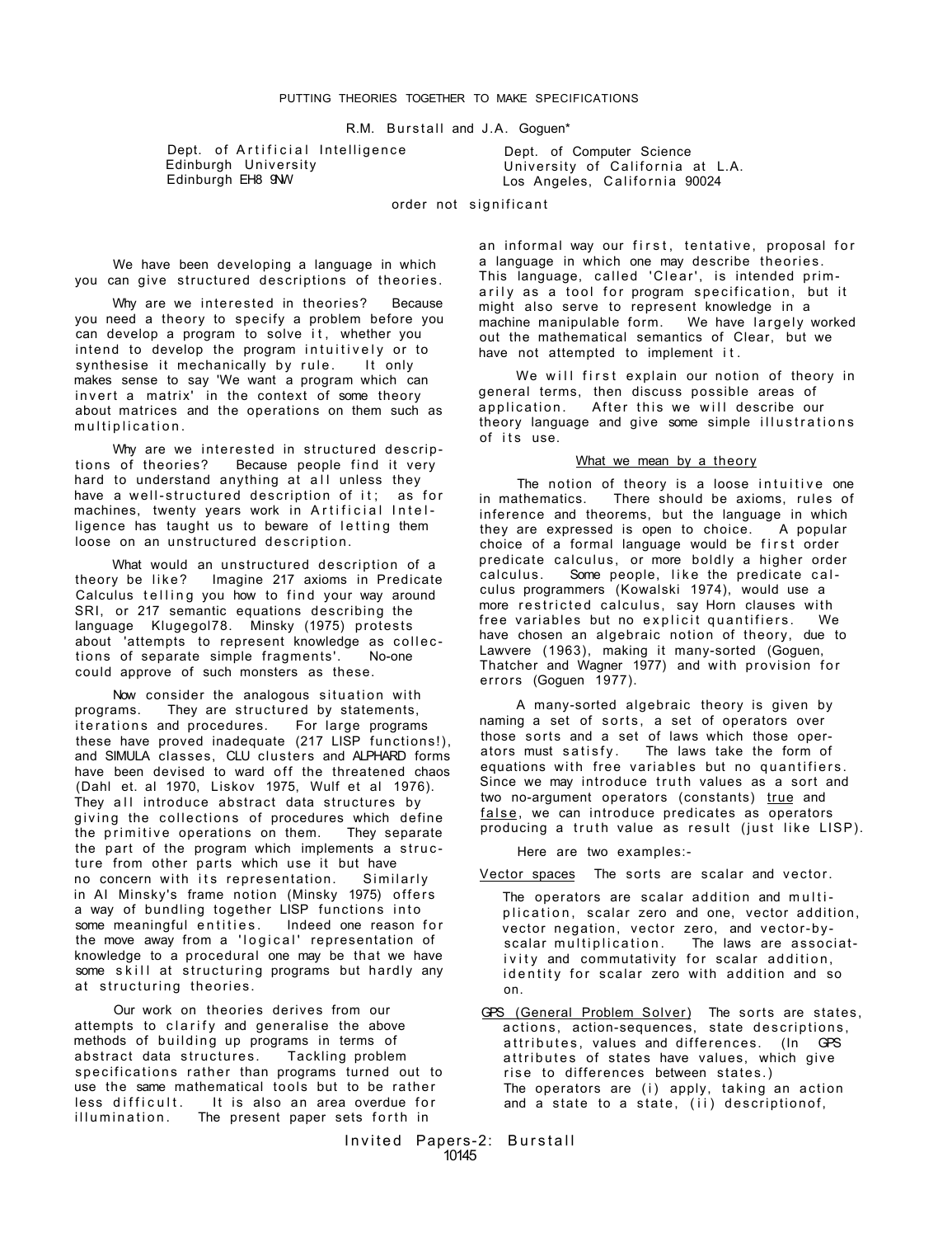taking a state to a description, (iii) valueof, taking a description and an attribute to a value, (iv) undefined, a constant for a state, and so on. There are some laws, for example: $apoly(a, undefined) = undefined$ . concatenation of action sequences is associative .

Lawvere showed how such a theory description can be taken to denote a more abstract algebraic structure, namely a collection of operators susceptible to 'composition' (substitution) and 'tupling'. This is important because he was able to develop some theory about 'theories' (if you can have a theory about 'groups' you can have a theory about 'theories'), and his work enables us to give a mathematical basis to our language for denoting theories. It is not appropriate to go into thi3 mathematics here, but it is a comfort to us that we have managed to outline a proper semantics for our language; we hope to develop this and write it up soon for publication\*

Not only is it relatively easy to reason about algebraic theories, but there is evidence that it is relatively easy to reason within an algebraic theory, indeed that is just the domain which was tackled very successfully by Boyer and Moore (1975) with their LISP theorem prover, subsequently enhanced to deal with many sorts by Aubin (1976).

We already have some encouraging experience of using algebraic theories (but not structured ones) as a specification tool (Goguen 1976, Goguen, Thatcher and Wagner 1977).

The use of algebraic techniques for specifying abstract data types has been studied extensively by Zilles (1974) and by Guttag, Horowitz and Musser (Guttag 1975, Guttag et al 1976) who give examples of program verification using such specifications .

We should remark that although we have chosen to use algebraic theories rather than predicate logic or lambda calculus theories, the methods we have used to combine them are rather general and may well apply to other kinds of theory.

We have not written out the above examples of theories' in full because they would be long and hard to understand; even eight operators and a dozen laws is a lot to swallow in one bite.  $A$ mathematics book would scarcely present the concept of vector space without some preparation on<br>semigroups, groups and fields. Indeed most of semigroups, groups and fields. the structure can be explained by saying that the scalars form a field and the vectors a group. We then have to impose some extra conditions (e.g . commutativity of vector addition) and enrich the structure with an extra operator, multiplication of vectors by scalars, which is distributive, etc.

Similarly GPS becomes much easier to understand if we first describe a state-action system, then say that action-sequences are just strings of actions whose effect is the composition of the effect of the component actions. We can independently enrich the idea of state with attributes

and values, saying that descriptions are justarrays (finite functions) from attributes to values. Only then can we put it all together and introduce the notion of the differences reduced by an operator.

This then is intuitively what we mean by building up a theory in a structured way: any good textbook does it all the time. Luckily Lawvere's notion of the category of theories supplies the mathematical correlate of this informal exposition and enables us to apply known mathematical methods ('colimits') to the task of constructing theories by using other theories as ingredients .

One may view a theory as a natural generalisation of the notion of abstract data type. Such a type is characterised by the operations which create its elements or apply to them. A theory may consist of several such types with the operations between them, thus avoiding the diffi culty of arbitrarily assigning an operation from A's to B's to type A or to type B. Analogous to a group of procedures which realise a data-type, as in SIMULA, CLU or ALPHARD, would be a group of procedures which realise a theory. We learned recently that Nakajima, Honda and Nakahara (1977) had also been working on this idea and had designed a programming language to incorporate it . Their use of theories in a programming language is close to what we had in mind. We hope that the mathematical methods we have for structuring specifications can be adapted to give semantics for such a programming language (see our tentative remarks about programs as theory morphisms later on).

# Specifications required for -program verification, transformation and synthesis

Program verification has been a continuing concern since McCarthy's classic paper (1963). Recently there has been considerable interest in synthesising programs from their specifications (Manna and Waldinger 1971, 1975), Dijkstra (1975), Darlington (1975, 1976), one promising method being to take a very naive program as the specification and transform it into an acceptably efficient one (Darlington and Burstall 1976, Burstall and Darlington 1977, Arsac 1977). All of these techniques for obtaining correct programs must start from a specification. Verification, whether by hand or by machine, makes heavy weather even of non-trivial 'text-book' programs and still seems impractical for the much longer programs met with in practice. This comparative lack of success of verification techniques has obscured the fact that for large programs not only are we unable to carry through a correctness proof, but usually we cannot even specify the problem which the program is supposed to solve.\* Similar remarks apply to program synthesis.

\* For an overview of specification techniques, with many references, see Liskov and Berzins (1977).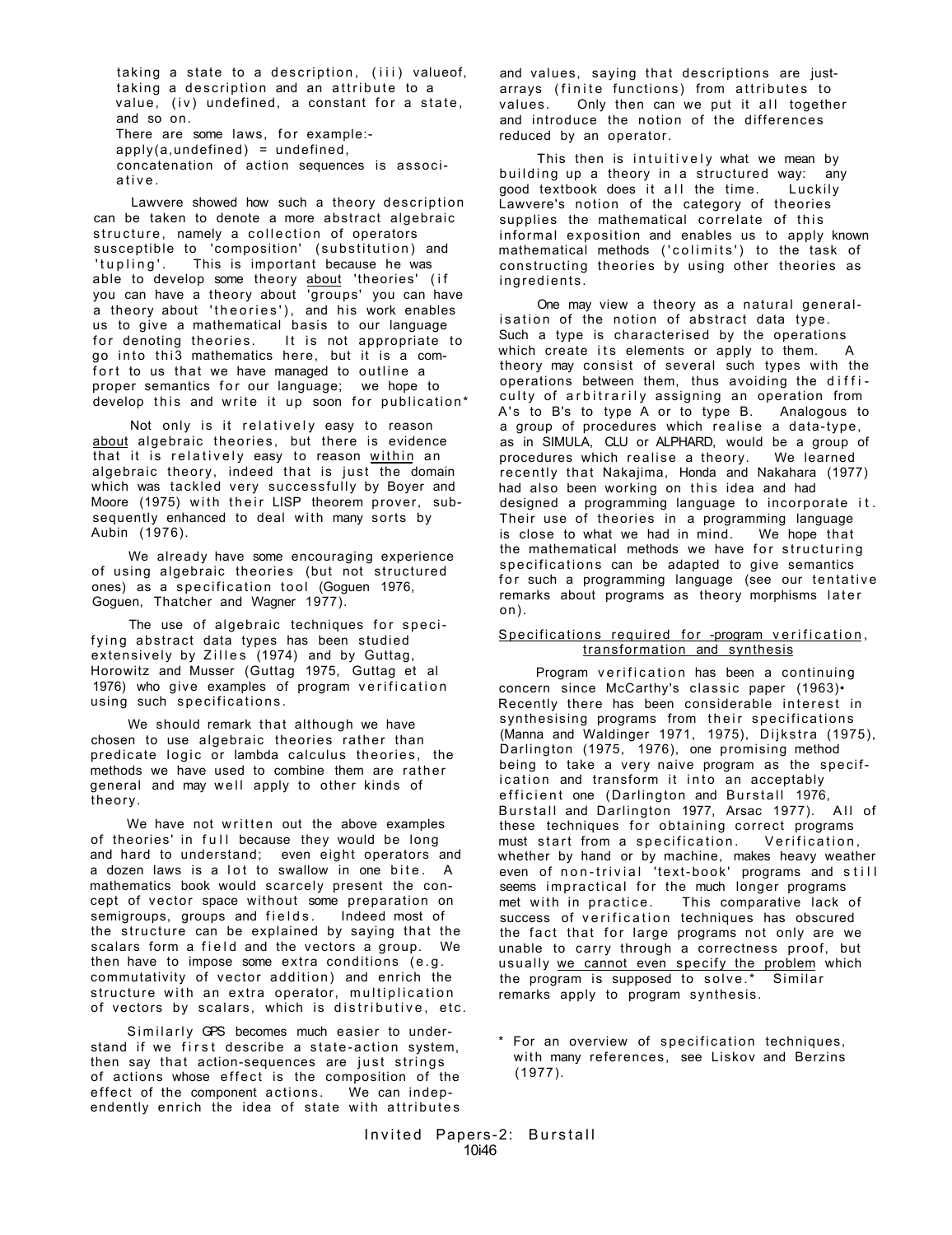There are exceptions. To specify a compiler, and hence verify it, you need to define the source language and the target machine. Scott and Strachey (1971 and subsequent papers) battle d valiantly to give us precise semantic definitions<br>of programming languages. Unfortunately, for of programming languages. large languages the specifications are very hard to understand (Robert Milne had one for Algol-68 which he declined to publish on the grounds that no-one would read it). We surmise that a good part of the trouble may be the lack of structure in such a formal definition, the structure that the writer of an informal manual for a language must be very careful to make clear.\*

Thus we feel that a better grip on the way to structure the theory in terms of which specifications are made is a prerequisite for raising verification and synthesis techniques above the toy problem level .

#### Specifying AI problems

In AI research, as in other disciplines dealing with complex programs, there is a tendency to write the program but never get around to specifying the problem. Further any large program must be composed of subprograms, and these cannot be understood without a clear specification of the subproblems they are supposed to solve. Thus better tools for problem specification are a pressing need in AI .

Not only Slould the theories used in specifying these problems and subproblems be well structured, they should also be sufficiently  $abstract$  . They should be concerned with the abstract nature of the data and the operations to be performed rather than the particular problem domain or the specific machine representation of<br>the data. For example Walts's (1975) work is For example Walts's (1975) work is about the abstract notion of networks of relations, rather than just about blocks and shadows or about LISP S-expressions; its full utility can only be exploited if this is kept in mind (see Mackworth 1977). Our theory language must be able to handle such abstraction and enable us to hide unnecessary detail.

### Representing knowledge within an AI program

AI programs are commonly conceived to embody knowledge, whether as program or as data. Procedural embedding of knowledge may promote efficiency, and it may enable one to use existing program structuring techniques to impose some order on the embedded knowledge. However procedural embedding However procedural embedding has disadvantages of inflexibility, and it makes it difficult to incorporate new knowledge, whether input or from inductive learning . Much of the disquiet with knowledge held as data seems to us to stem from its lack of structure, a large collection of axioms or facts unorganised, slowing processing down with irrelevant information.

Again we are exhorted to consider our commonsense knowledge of the world as composed of a large number of micro-theories about particular

\* Mosses (1977) makes a start in this direction.

aspects. But we are left largely in the dark as to how to put these micro-theories together. This question of 'putting theories together' is close to the heart of our concern.

Thus although we cannot yet speak from experience, we very much hope that our theorybuilding techniques may eventually give some fresh insight into the appropriate organisation of knowledge in AI programs. A way of presenting theories so that people can understand them might help us to see how machines can make use of them.

## Theories

We start our exposition of the language Clear by looking more closely at the notion of many-sorted algebraic theory. Our theories will also make provision for errors, like division by zero, but we will defer consideration of this until we have the basic ideas straight.

First we need the notion of a signature, that is a vocabulary of operators with given sorts .

A signature is a set of sort names and a set of operator symbols, each with a given sequence of 3orts for its arguments and a sequence of sorts for its results (possibly more than one result). We write  $w : s_1, \ldots, s \rightarrow s_j, \ldots, s_n'$  to show that

w is an operator with input 30rts  $s_1, \ldots, s_m$  and output sorts  $s_1$ ',..., $s'_n$ .\* Example 1 Natural numbers

| operations zero  : -> nat |    |                        |  |
|---------------------------|----|------------------------|--|
|                           |    | succ : $nat$ -> $nat$  |  |
|                           |    | iszero: nat -> bool    |  |
|                           |    | $true : -> bool$       |  |
|                           |    | $false: -> bool$       |  |
|                           |    | not : bool -> bool     |  |
|                           | or | $:$ bool. bool -> bool |  |

Example 2 Geometry (a fragment)

| sorts           | line, point, bool                 |  |                             |  |
|-----------------|-----------------------------------|--|-----------------------------|--|
| operations join |                                   |  | : point, point -> line      |  |
|                 | intersection: line, line -> point |  |                             |  |
|                 | colinear                          |  | : point, point, point->bool |  |
|                 | true                              |  | $: -\ge$ bool               |  |
|                 | false                             |  | $: -\ge$ bool               |  |
|                 | not                               |  | $:$ bool -> bool            |  |

A theory presentation is a signature together with a set of equations using the operators of the signature and respecting their input and output sorts. The equations have variables which are implicitly universally quantified.

Example 1 (continued)

variables m,n: nat equations iszero(zero) = true  $iszero(succ(n)) = false$  $not(true) = false$  $not(false) = true$ 

for multi-result operators we could use a syntax like " $\dots a \dots r \dots$  where  $\leq q, r$  = quotient and -remainder $(m,n)$ ", but we will not need them.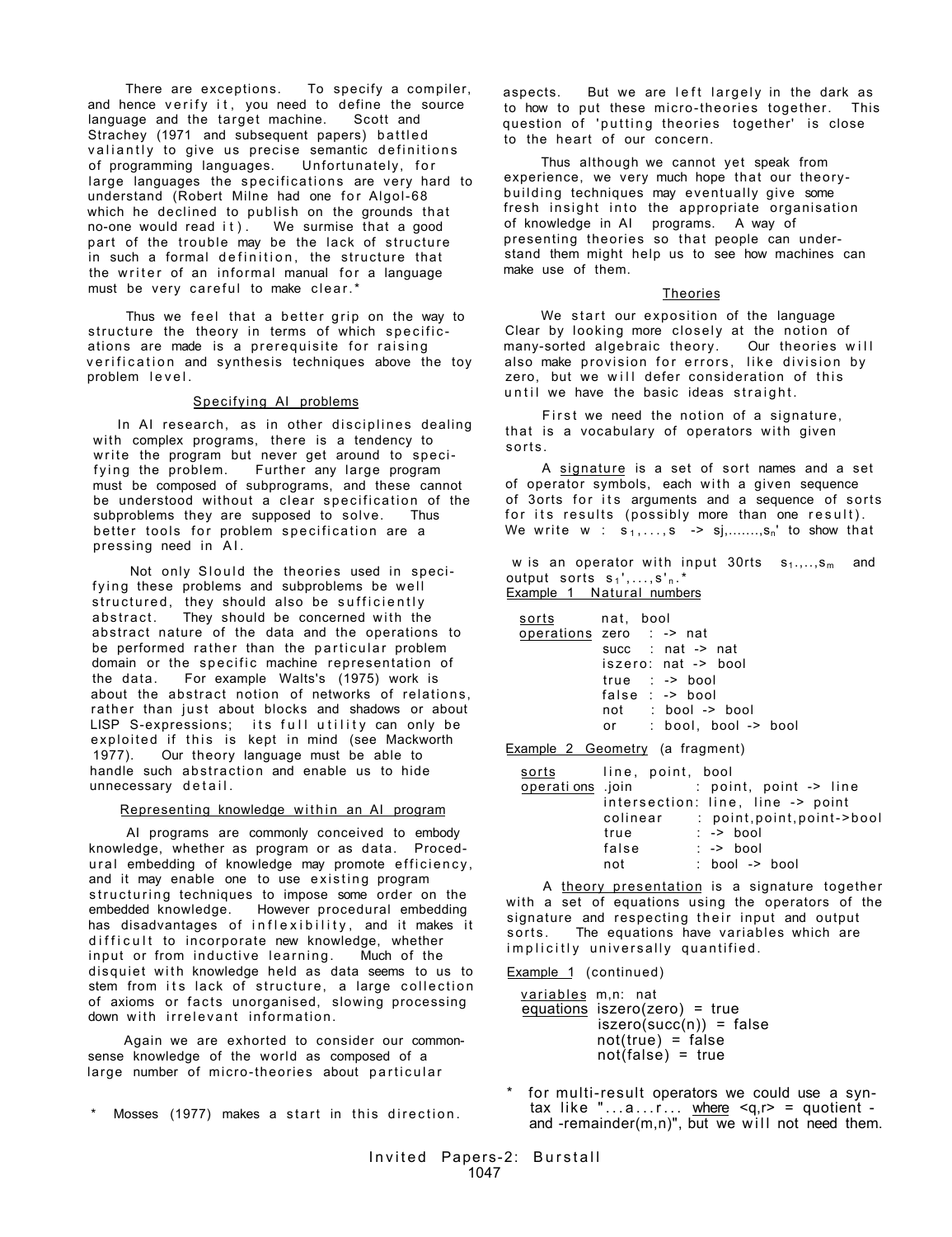Example 2 (continued) Continued Example 2 (continued)

| variables p,q,r: point; l,m: line                       |      |
|---------------------------------------------------------|------|
| equations intersection(join( $p,q$ ).join( $q,r$ )) = q |      |
| $\{ \text{join}(p,q) = \text{join}(q,p) \}$             |      |
| $not(true) = false$                                     | etc. |

A theory is a signature together with a set of equations closed under inference by reflexivity, transitivity and symmetry of equality and by sub $stitution.$  For example 'false = iszero(succ(succ (zero)))' is an equation in the theory defined by the presentation above.

Thus each theory presentation gives rise to a theory but the same theory can be presented in more than one way by choosing different sets of 'axiom' equations to generate it, (The notion of Theory is more basic than Theory Presentation in the sense that one would like to talk about the theory of groups,for example,irrespective of any particular axiomatisation of  $it$ ,  $i$ 

The interpretations of a theory are algebras, where an algebra is a collection of sets, one for each sort, with a function over these sets assigned to each operator of the theory. These functions must obey the equations of the theory. In practice for theories containing bool we will only be interested in 'consistent' interpretations in which true ø false.

## Theory-building operations

In the last section we were just writing down theories explicitly one at a time. As soon as they get to be interesting they become incomprehensible. We wind up with a large set of equations that no-one can understand and which are almost certainly wrong. So we must build our theories up from small intelligible pieces. For this we need

 $(i)$  the ability to write (small!) explicit theories, as above, thus

theory sorts ...  $opns$  ... eqns ... endth

(ii) four operations on theories, combine.enrich. induce and derive, which enable us to build up theory expressions denoting complex theories .

We will explain these operations informally, using examples. First we define two explicit theories which will be useful

## The theory NatO

```
theory sorts nat
            opns 0 \rightarrow -\rightarrow nat
                   succt nat \rightarrow nat
            00n<u>endth</u>
```
Technically we should call this a 'theory with signature' rather than just a 'theory' because the choice of a particular set of operators is irrelevant to the abstract notion, just as is the choice of particular axioms (see Lawvere 1963 or Manes 1976).

```
theory sorts bool
          opns true : -> bool
                false: -\rangle bool
                     7: bool \rightarrow bool\wedge: bool, bool \rightarrow bool
          eqns \overline{1} true = false
                 \blacksquare false = true
                false \Lambda p = false
                 true A p = pendth
```
(Strictly we ought to insert 'variable p: bool' before 'eqns'. but we will assume that undeclared single letter identifiers are variables; their type will be obvious. We will also allow ourselves to use traditional infixed symbols like A.) Combine

This operation is dull but plays its part in the larger scheme of things . We simply take two theories and add them together. The sorts of the resulting theories are the union of the sorts of the given theories, the operators are the union of their operators, and the equations are the union of their equations. We use the  $+$  sign for the combine operation.

For example BoolO + NatO could be written explicitly as

```
theory
```

```
sorts bool, nat
 opna true : -> bool
          false: -\rangle bool
                7: bool \rightarrow bool\Lambda: bool, bool \rightarrow bool
                 0: -\rangle nat
            succ: nat \rightarrow nat\frac{\text{eqns}}{\text{1 false}} \begin{array}{ccc} \text{true} & = \text{false} \\ \text{false} & = \text{true} \end{array}false\Lambda p = false
          true \Lambda p = pendth
```
We will see later that combine does not necessarily produce the disjoint union of two theories; it allows for sharing of common subtheories .

# Enrich

Suppose that we want to build up a useful theory of the natural numbers, including operators for ordering and for equality. The operators  $\leq$ and eq belong neither to BoolO nor NatO, but they can be added to their combination to obtain a new theory

```
The theory Nati
```

```
enrich BoolO + NatO by
      \overline{ opns \overline{C} \overline{R} \overline{R} \overline{R} \overline{R} \overline{R} \overline{R} \overline{R} \overline{R} \overline{R} \overline{R} \overline{R} \overline{R} \overline{R} \overline{R} \overline{R} \overline{R} \overline{R} \overline{R} \overline{R} \overline{R} \overline{R} \overline{R} \eq: nat, nat -> bool
                                          0 \le n = \text{true}<br>succ(m) \le 0 = \text{false}egns
                       succ(m) \leq succ(n) = m \leq n
                                                        eq(m,n) = m \leq n \land n \leq m enden
```
This whole expression denotes the new enriched theory.

In general one may add new sorts as well, thus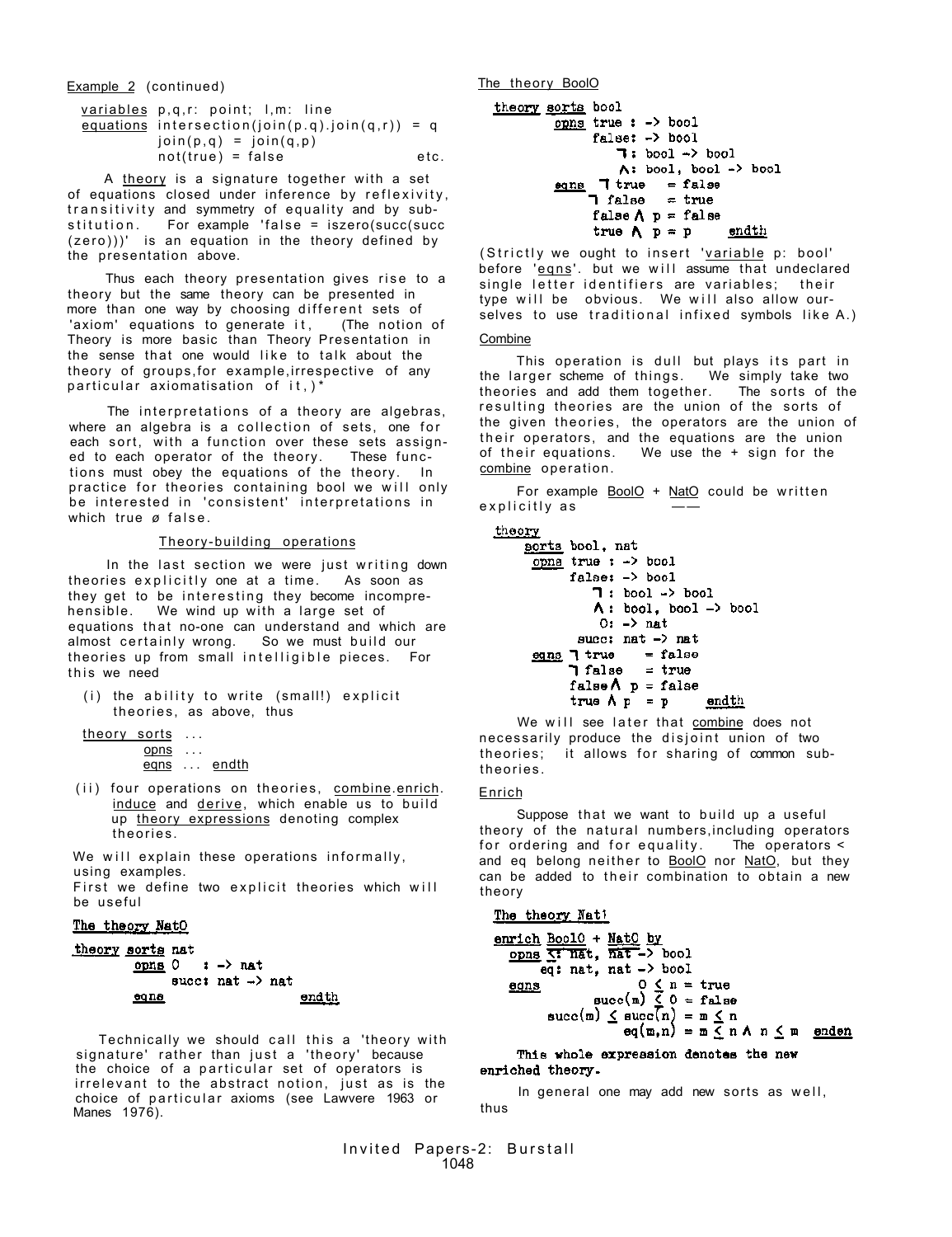| enrich bv |  |             |
|-----------|--|-------------|
| aorta     |  |             |
| opns      |  |             |
|           |  | eqns  enden |
|           |  |             |

The enriched theory inherits all the sorts. operators and equations of the original one. The new operators can have as input and output sorts the original sorts or the new sorts.

Given the enrichment operation we could just start with the empty theory, say  $\sum_{n=1}^{\infty}$ , and regard any explicitly written theory as an enrichment of Ω.

#### Induce

The theory Nati has an operator eq which satisfies not only the three equations explicitly given but also by substitution, the equations

```
eq(0,0) = trueeq(\text{succ}(0), \text{succ}(0)) = \text{true}
```
 $eq(succ(succ(0)), succ(succ(0))) = true$ 

and so on. But the equation

 $eq(n,n) = true$ 

is not inferable by substitution and is not part of the theory.

We would like to be able to extend the equations of a theory so that an equation holds for a variable, n. if it holds for every equation obtained by substituting a constant, that is a variable-free term, for n. So we have an operation induce on a theory which does just this.\* Thus in the theory induce Nati, which we will call Nat, the equations

| $eq(n,n) = true$ |                                                                                                       | reflexive |
|------------------|-------------------------------------------------------------------------------------------------------|-----------|
|                  | $eq(n, n) = eq(n, m)$ symmetric<br>$eq(1, m) \wedge eq(n, n) \wedge \neg eq(1, n) =$ false transitive |           |
|                  |                                                                                                       |           |

all hold.

To find equations holding in a theory created by induce we may prove by induction on the structure of terms, using the equations of the original theory, that a certain form of equation holds for every variable-free term; we may then assert that the form with a variable must hold in the induced theory. (Such methods of inference will not in general be complete howaver.}

In Bool0 every variable-free term is equivalent to true or false by using the equations for  $\Box$  and  $\Lambda$ , so it suffices to show that an equation holds for both true and false to see that the general equation holds in induce BoolO. Induction here just amounts to case analysis. For example  $77$  true = true and  $77$  false = false both hold in BoolO, so  $77$  p = p holds in induce BoolO. Ve call induce BoolO simply Bool.

#### <u>Derive</u>

The third operation derive enables us to take a more complex theory than we need, perhaps built by combining and enriching some familiar theories. and then to select out from it just those sorts

\* Technically, induce T, is the theory of the initial algebra of T7

and operations which we require. For example, if we only need eq from Nat (and not < or zero or succ) we may write

The theory Natequal

```
derive 
 sorts element, bool
  opns equal, true, false 
from Nat by 
      element is nat 
      bool is bool 
      equal is eq 
             is; true
      false is, false endde
```
This denotes a new theory with two sorts and three operators. The equations governing the new operator, equal, are not specified. Indeed we have only given the signature of the new thonry. but. the properties of equel are given implicitly by the correspondence equal is eq. Notiee- thet the equations for eq use the auxiliary operator  $\leq$ . In general an operator of the derived theory may correspond to a  $\lambda$  defined operator of the original theory, thus "plus2 is  $\lambda$  n.succ(succ(n))".

For brevity we will omit pairs of the form 'x iS x', such as 'true is true'. Also if we already have a theory T we may write'signature T' to denote its signature.

We use derive when we want to define a theory in terms of some other theories with which we are already familiar but which, taken together, are too rich for our purpose. We are making a construction from familiar mathematical objects, but the details of the construction are discarded in the more abstract result. An analogy would be the construction of the natural numbers in terms of the sets *ø, [ø] ,{ø, [ø]}*,... . The operations we need on the natural numbers are, say, zero, successor and <, Other possible operations on these sets, such as cartesian product of two sets, are not meaningful for numbers. In programming work it is well-known that the operations on an abstract data type are defined in terms of those on a more concrete type which represents it; but at the abstract program level the more concrete operationsshould not be available.

# Procedures for theory-building

We have some primitive operations on theories. The next step is to enable the user to define his own operations using these. For this we introduce procedures - no self-respecting language could be without them.

We shall introduce the simplest mechanisms which provide tolerably convenient facilities, namely

- (i) Theory constants, enabling us to give a name to a theory
- (ii) Theory procedures, taking theories as their parameters and producing a theory as a result. Their bodies use the primitive operations already defined and may call other theory procedures (but we eschew recursion])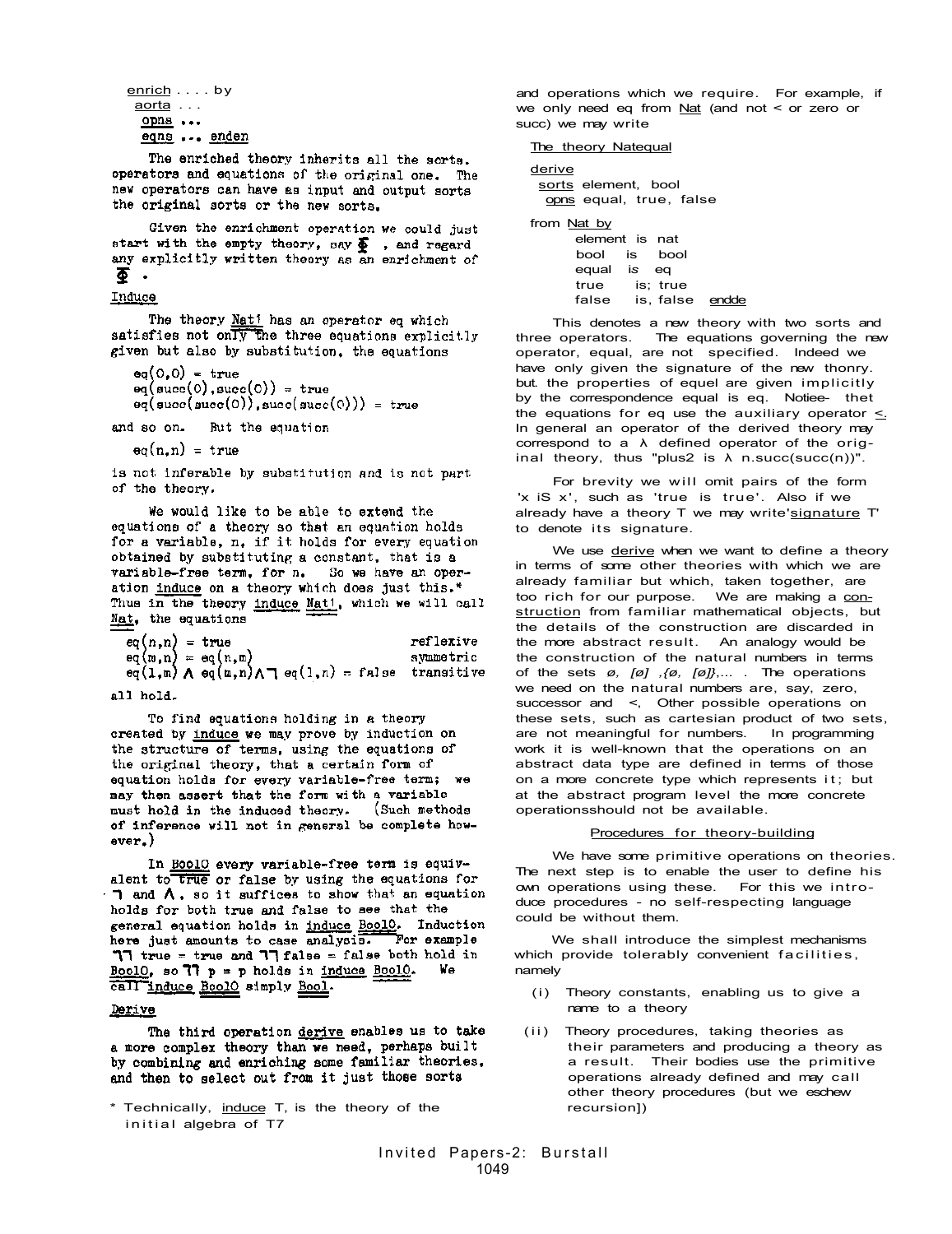(iii) Local theory definitions, permitted in the bodies of theory procedures, thus:  $let T = ... in ...$ 

These facilities would be very similar whatever domain we were working in. Let us introduce them in the familiar domain of numbers and truth-<br>values as a warming up exercise. We will assume values as a warming up exercise. the primitives  $*$  (multiply), /(divide) and if... then...else...

A constant declaration, .just assigning a fixed value to an identifier pi, would be

constant pi - 22/7

A procedure declaration for a procedure producing a number as result would be

> $procedure f(x: number, b: boolean) =$ if b then pi \* x else 0

A procedure declaration with an auxiliary local variable z would be

> procedure *g(y:* number) = let  $z = f(y * y, true)$  in  $s * z * z$

Now if we evaluate g(2), *7,* takes the value f(2\*?, true), i.e.  $(22/7)^*2^*2$ , and g(2) is the cube of this value.

Now the same definitional methods and syntax will apply to theories, using the theory-building operations instead of \*,if-then-else etc. (we do not need conditional expressions for theories). We will need the type specification for parameters, as in x: number, since it turns out that there is notion of type for theory parameters.

There is one major difference however between numbers and theories as a domain. Two theories may share some common subtheory. For example may share some common subtheory. the theory of natural numbers has Bool as a subtheory since it has predicates like  $\le$ , so does the theory of character strings which has predicates like isempty. We may want to enrich the combination of these two theories to allow operators lik e

length: string -> nat

In this new theory we want the truthvalues produced by  $\leq$  to be the same as those produced by isempty. We want one copy of Bool not two. Thus Bool is a shared subtheory.

Where have we met this situation before? In LISP or any other language with pointers we have shared substructures. Let us see how the definitional mechanisms we have introduced would behave with shared lists. We will then be ready to tackle theories. We need atoms "A, "B etc., the list constructor cons, the selectors car and cdr and, crucially, the predicate eq which tests whether two lists are equal in the sense of starting with the same list cell, not just having the same shape. We will not use LISP syntax, but we intend LISP semantics, passing parameters by pointer than than copying the list structure. Let us look at examples (the intended values of the expression are given on the right)

 $(i)$  eq(cons("A,"B),cons("A,"B))  $\dots$  false

- $(i)$  constant ab = cons( $'A$ , $'B$ ) eq(ab,ab) ... true
- $(iii)$  constant ab = cons("A, "B)  $eq(\text{cons}(ab, "c), \text{cons}(ab, "C)) \dots$  false  $eq(car(cons(ab,"c))$ ,  $car(cons(ab, "c)))$ ... true
- (iv) procedure  $P(1; list) = eq(1,1)$  $P(cons("A,"B))$  ... true
- (v) procedure  $P(I: list)$  let  $m - const(1, "C)$  in e1 $(m,m)$ P(cons(A,"B)) ..... true

Thus every use of a constant, parameter or local variable refers to the same list, to within eq, but writing down an explicit expression twice using cons refers to a different list (i). Two different lists can share a common sublist (iii).

Now our theory-making operations, explicitly writing a theory and enriching one, behave ju3t like cons. But by using theory constants or variables we can arrange for the theories we<br>create to contain shared sub-theories- One of  $create to contain shared sub-theories$ our main technical problems was to make this remark precise, since for theories we do not have the addre3s/value storage model as we do for data structures. In fact the category theory ideas of "diagram" and its "colimit" give a rather general notion of shared substructure. We hope that the reader's intuition using the LISP analogy will give him a reasonably good grip on the intended semantics. Those who wish to know the precise Those who wish to know the precise method for determining the denotation of our specifications must await the mathematical semantics in the paper which we are preparing.

#### The specification language Clear

We will call our proposed specification language "Clear". A specification in Clear consists of a sequence of constant and procedure declarations followed by an expression. The expression denotes a theory, not explicitly but using the theory-building operations and the declared constants and procedures.

Clear can be viewed as a language for communicating a precise specification of a problem to people, such as programmers- It could also be implemented on a machine so that 'evaluation' of a Clear specification yielded an explicit representation of the theory it denotes- A more useful implementation however would be to link Clear to an equatinnal theorem prover which would try to prove that a given equation held in this theory without producing the theory explicitly. Or it could be incorporated in a system which tried to show that a given program implemented some operations of this theory. This raises interesting, but still unanswered questions, about the relation between specification structure and program structure .

We will explain Clear by example. Let us start by building up the theory Nat of natural numbers using the constant facility and the let facility, thus repeating in succinct form the more fragmentary development of Nat above. We start with **Bool**, the theory of truth values.

Inviedt Paners-2: Rurstall 1050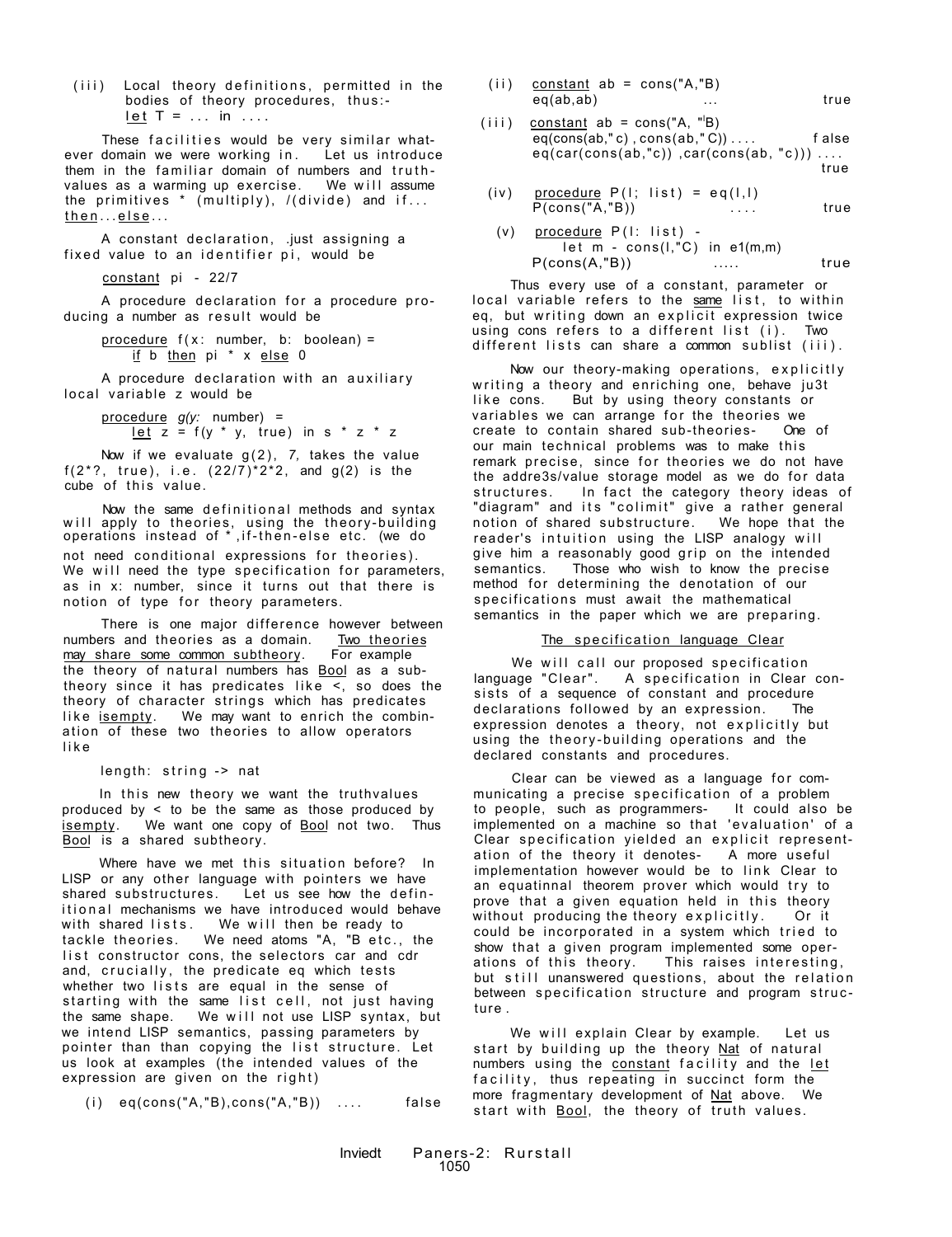```
(const is short for constant)
const Bool =induce theory
              <u>sorts</u> bool
               opns true, false: -> bool
                                \eta : bool -> bool
                                \Lambda: bool, bool -> bool
               vara p: bool
               eqns \blacksquare true = false
                      \overrightarrow{1} false = true
                     true \Lambda p = pfalse \bigwedge p = false endth
```
The constant Rool now denotes the theory of truth Since we applied the induce operation it values. also has equations such as  $\eta \tau = p$  obtained by case analysis.

const Nat = induce let NatO = theory sorts nat  $opna$   $0:$  nat succ: nat -> nat endth in enrich NatO + Bool by opns  $\overline{\left\langle \cdot\right\rangle}$   $\overline{\left\langle e\right\rangle}$ ;  $n\overline{a^{\dagger}}, n\overline{a^{\dagger}} \rightarrow \text{bool}$ vars m, n: nat <u>eqns</u> O<u>K</u>n = true succ(m)  $\leq 0$  = false<br>succ(m)  $\leq 0$  = false<br> $\frac{1}{2}$  succ(n) = m $\leq$ n  $eq(m, n) = m$  n n n m enden

The constant Nat now denotes the theory of natural numbers. It is built up by first making a local definition of the simple theory NatO with just zero and suec. We then combine this with Boo], enriching the combination with extra pred $i$ cates < and eq. finally induce applied to the whole expression ensures that the theory contains general equations like eq(m,m) - true-

#### Procedures in Clear

We often build one theory on top of another. Suppose for example that we have some partially ordered set, then we can form strings from its elements and define the predicate 'ordered' for strings- This is just what we would have to do if we wanted to specify some sorting task. A theory of ordered strings can be developed for any partially ordered set (poset) of elements and the latter can be regarded as a theory parameter (compare Form parameters in ALPHARI)). We can write a procedure using the theory-building operations to construct the theory of ordered strings from this parameter. Now we can apply this procedure to any theory which has a 'less than or equal' operator satisfying the reflexivity, transitivity and antisymmetry laws, for example the theory Nat- Thus the procedure can only accept as parameter a certain sort of theory; we had better call it a 'meta-sort' to avoid confusion with the sorts within theories. This metasort is itself a theory, in this case the theory of partial orderings-

A degenerate example would be a theory procedure which can take any set as parameter and does not need any operators, for example the procedure which, given a set of elements, produces the theory of 3tring3 of those elements. The

nieta-sort here is the trivial theory with one sort and no operators.

const Triv = theory sorts element endth

The theory procedure to make strings is then (proc being short for procedure)

```
\n
$$
\text{proc} \frac{\text{String}}{\text{index}} (\underline{X} : \underline{Triv}) =\n \frac{\text{index}}{\text{sorts}} \frac{\overline{X} \cdot \overline{D}y}{\text{string}}\n \frac{\text{const}}{\text{unit}} \cdot \text{element} \rightarrow \text{string}\n \rightarrow \text{string}, \quad \text{string} \rightarrow \text{string}\n \rightarrow \text{string}, \quad \text{string} \rightarrow \text{string}\n \cdot \text{string}, \quad \text{string} \rightarrow \text{string}\n \cdot \text{string}, \quad \text{string} \rightarrow \text{string}\n \cdot \text{string}, \quad \text{string} \rightarrow \text{string}\n \cdot \text{string}, \quad \text{string} \rightarrow \text{string}\n \cdot \text{string}, \quad \text{string} \rightarrow \text{string}\n \cdot \text{string}, \quad \text{string} \rightarrow \text{string}\n \cdot \text{string}, \quad \text{string} \rightarrow \text{string}\n \cdot \text{string}, \quad \text{string} \rightarrow \text{string}\n \cdot \text{string}, \quad \text{string} \rightarrow \text{string}\n \cdot \text{string}, \quad \text{string} \rightarrow \text{string}\n \cdot \text{string}, \quad \text{string} \rightarrow \text{string}\n \cdot \text{string}, \quad \text{string} \rightarrow \text{string}\n \cdot \text{string}, \quad \text{string} \rightarrow \text{string}\n \cdot \text{string}, \quad \text{string} \rightarrow \text{string}\n \cdot \text{string}, \quad \text{string} \rightarrow \text{string}\n \cdot \text{string}, \quad \text{string} \rightarrow \text{string}\n \cdot \text{string}, \quad \text{string} \rightarrow \text{string}\n \cdot \text{string}, \quad \text{string} \rightarrow \text{string}\n \cdot \text{string}, \quad \text{string} \rightarrow \text{string}\n \cdot \text{string}, \quad \text{string} \rightarrow \text{string}\n \cdot \text{string}, \quad \text{string} \rightarrow \text{string}\n \cdot \text{string}, \quad \text{string} \rightarrow \text{string}\n \cdot \text{string}, \quad \text{string} \rightarrow \text{string}\n \cdot \text{string}, \quad \text{string} \rightarrow \text{string}\n \cdot \text{string}, \quad \text{string} \rightarrow \text{string}\n \cdot \text{string}, \quad \text{string} \rightarrow \text{string}\n \cdot \text{string}, \quad \text{string} \rightarrow \text{string}\n \cdot \text{string}, \quad \text{string} \rightarrow \text{string}\n \cdot \
$$

```

As an example we can apply this procedure to Nat to get strings of natural numbers, but we need to associate the sorts and operators of the metasort  $(Triv)$  of the formal parameter with those of the actual parameter  $(Nat)$ , that is we need a sort to sort function and an operator to operator function just as in derive. We write these in brackets after the actual parameter, thus

Strings (Nat [element is nat])

We may omit pairs of the form 'x is. x'-

The actual parameter theory must include all the equations of the meta-sort theory as rewritten under this operator to operator function. We must prove this for every procedure application-Unlike conventional type checking it is not in general decideable.

Now to do ordered strings we need the theory of partial order for use as a meta-sort.

```
const Poset = 
       enrich Rool by
        sorts element
         opns \leq, eq: element, element -> bool<br>eqns x \leq x = truex \leq y \wedge y \leq z \wedge \overline{1} (x \leq z) = false(transitivity)eq(x,y) = x \leq y \land y \leq x enden
```
We can now write the procedure for ordered strings. We use the procedure Strings defined above.

```
proc Orderedstrings (P: Poset) =
      induce enrich Strings (P) by<br>opns ordered; string -> bool
                         \frac{\text{eqn}}{\text{eqn}} \text{ordered}(\mathbf{A}) = \text{true}<br>
\text{ordered}(\text{unit}(\mathbf{x})) = \text{true}ordered(unit(x),unit(y)) = x \le y<br>ordered(s.t.u) = ordered(s.t)
                                                             A ordered(t.u) anden
```
Use of a theory as a meta-sort is rather distinct from its use in defining some data structure such as natural numbers- It enables us to state the presuppositions for some task which we wish to specify, and we are interested in any interpretation of the theory rather than some particular canonical one.

#### Shared subtheories

We observed already that just as two lists may share substructure so may two theories; this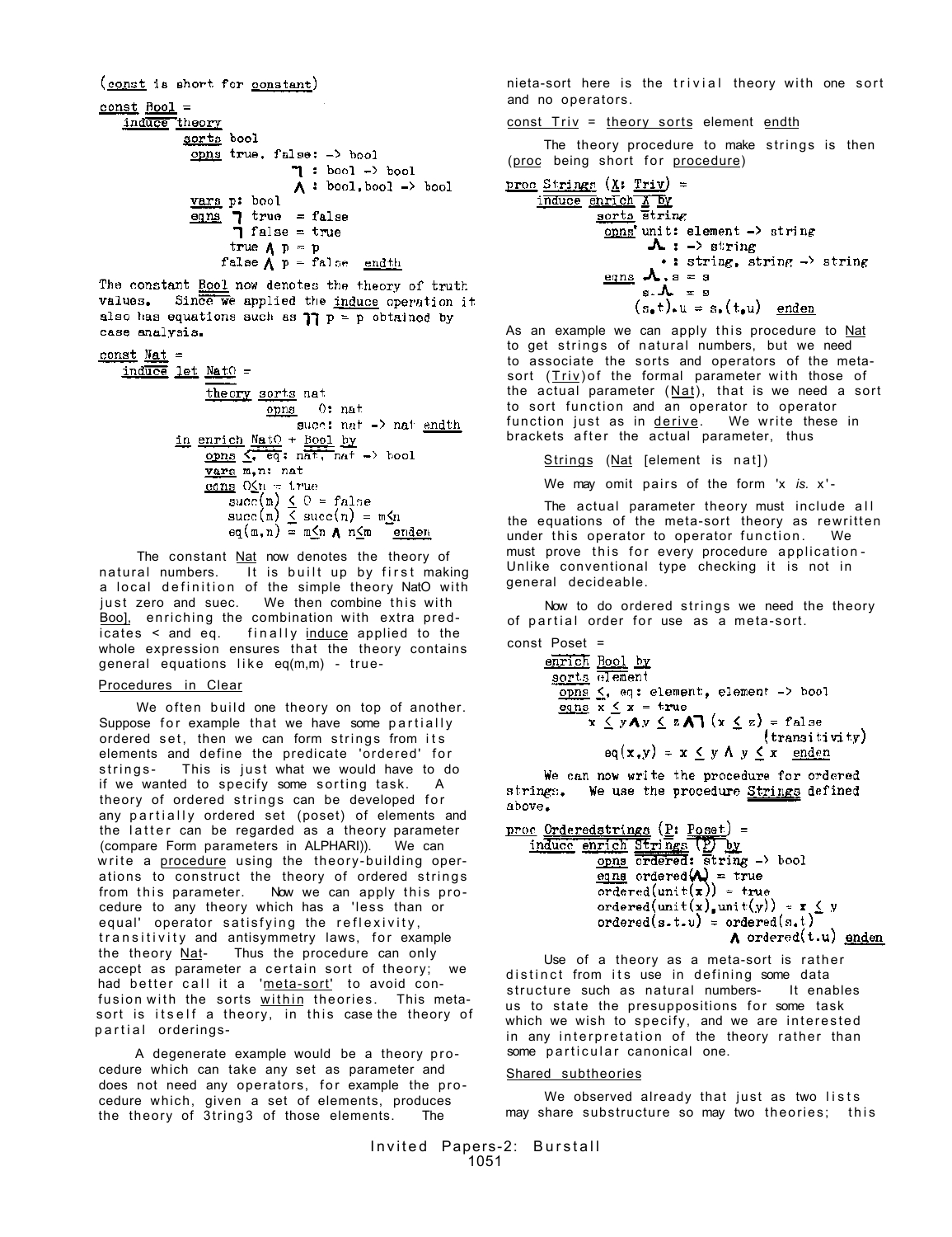in accomplished by having the same variable appear in both the expressions denoting these theories . The details, which follow, are a little technical and may be skipped if desired.

Suppose that we have a theory variable T ei ther a formal parameter or bound by a let, " Then the theory "enrich T by...enden" contains this theory T as a subthe~ory, and so do " $T + ...$ and "Induce T". The theory "derive aigrigture T1 from T? by, Tendde" contains T as a subtheory if Tlnjontains it . Should T2. also contain *T\_* as a subtheory then the "..." had better map its operators identically (if they both contain Bool, "true is false" would not be welcome). Now it we combine two theories T1\_ and T2 which both have T as a subtheory then TT+ T2 "only contains T once". The same rules hold IT T Ts not a variable but is introduced by "const  $T = ...$ ". All this enables us to have Bool, say, as"a subtheory of several theories without proliferating many copies of it. Sometimes we do need a fresh copy of a theory T\_, so we let "copy T" denote one, to save writing it out again explicitly.

When we apply a procedure P to an argument \_T the result always includes T just as if we had written  $P(T) + T$  instead of  $P(T)$ . For example String (Nat) is a theory whic has not only string operators but also the operators like succ defined in Nat, Of course when we are writing the definition of the procedure **String** these latter operators are not available; the importance of such 'insulation' mechanisms has been pointed out by Wulf and others.

#### Errors and conditionals

Before going on to look at examples of specifications written in Clear we will incorporate two USEFU features: errors and conditionals .

Some applications of ar operator to its arguments will, not give a meaningful result, for example dividing by zero or popping an empty stack. Thus we need to consider errors, a topic which is often glo33ed over in algebraically oriented work, but whose proper treatment is essentialfor a realistic specification language. It is important too that the different levels of abstraction provided by our language should not become confused as soon as an error is encountered; we do' not want a stack underflow to produce an error message 'array subscript out of bounds'. Gtoguen (1977) studies this topic in depth, defining error algebras and error theories. We will confine ourselves to an informal, glance at error theories .

The idea is to extend each sort by a set of error elements of that sort, and to have error operators which produce these elements. Thus the theory of stacks might have an error operator

underflow: -> stack

and the theory of arrays might have an error operator

notdefinedfor: index -> value

meaning that there is no value for this index in

the array. The term 'notdefinedfor(7)' would serve as an informative error result.

To say when an error occurs or to equate two different error expressions we need to use error equations, thus

pop(empty) = underflow pop(underflow) = underflow

We call the non-error elements of a 3ort "OK elements", the non-error operators "OK operators" and the non-error equations "OK equations". Now we can write a presentation of a theory with a set of erroropns in addition to the previous (OK)opns, and a set of erroregns in addition to the previous (OK) eqns. An interpretation of such a theory is an 'error algebra', that is an algebra some of whose elements are designated error elements. This designation must obey the following rules: -

- (0 Error operators always produce an error element.
- (?) OK operators produce an error element if any of their arguments is an error element.

Now for an error algebra to satisfy the theory an OK equation or an error equation does not have to hold for all values of the variables. Only the following must be the case

- (1) An OK equation must hold if both sides evaluate to an OK element.
- $(2)$  An error equation must hold if either side evaluates to an error element.

For example

theory sorts nat opns zero: -> nat succ: nat -> nat pred: nat -> nat erroropns neg: -> nat eqns  $pred(3ucc(n)) = n$ erroreqns pred(zero) = neg  $succ(neg)$  = neg  $pred(neg) = neg$  endth

Further examples, stack, array and symbol table, are given later.

It often happens that two expressions are equal only under a certain condition, thus

f(x) -  $g(x)$  if  $p(x)$ 

Now we can permit such a conditional equation by regarding it as an abbreviation for

if  $(p(x), f(x), g(x)) = g(x)$ 

where 'if' is the usual conditional operator defined for each type by the equations

if (true,  $y, z$ ) = y if (false,  $y, z$ ) = z

Conditional axioms have been studied using a different approach by Thatcher, Wagner and Wright (1977).

Notice that the fact that our OK equations automatically do not apply to error values often saves us from adding a condition such as "... If  $s$  # underflow".

#### Notation

We should mention some small further points

Invite d Paners-2: Burstal l 1052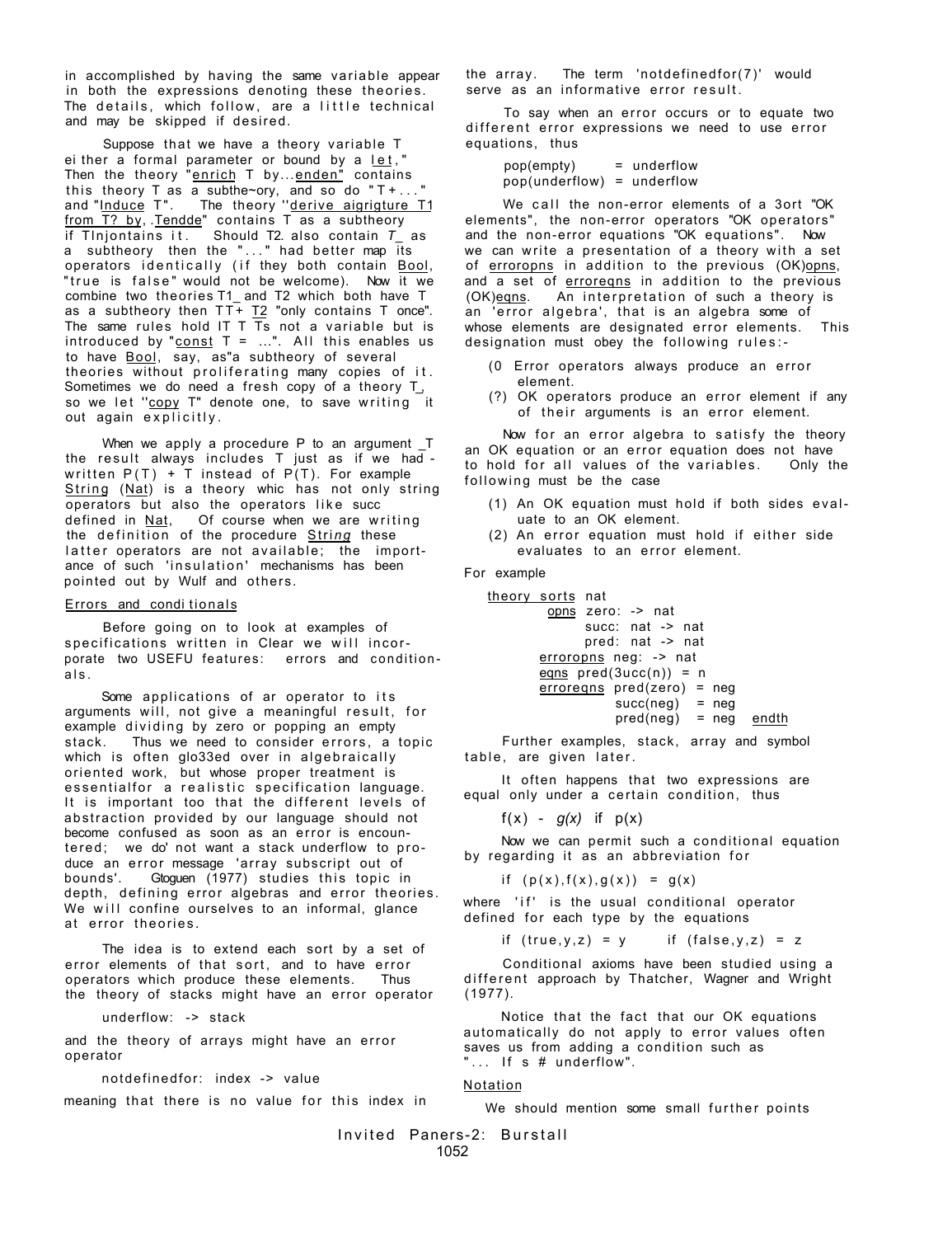about notation. If we are naming sorts in a context where several theories are present, the same sort name, s, may appear in two different theories, T1 and T2, making a reference to s ambiguous. We then simply refer to "s of  $TV$ " or "s of  $T2$ .". A similar notation "f of TT"" will disambiquate operators.

Often a theory has a particular sort which is so to speak its raison d'etre, for example sort nat in theory Nat (even though Nat also has sort bool). To enable us to distinguish such a sort we define the principal sort of a theory to be the first sort mentioned in its definition, thus in '<u>theory sorts</u> s,t ... endth' s is the principal sort and similarly in '<u>enrich</u> T by <u>sorts</u> s,t ... enden'. Now a helpful convention is to allow the theory name, in lower case, to denote its principal sort. Also when we specify the correspondence between sorts in a derive operation we may omit a pair 's is  $t'$  if  $\overline{s}$  and  $t$  are the principal 3orts of their respective theories; similarly for the [... notation used for actual parameters of procedures, thus 'Strings (Nat)' is acceptable for 'Strings (Nat [element is nat])'.

#### Examples of specification

We will give two illustrations to show how Clear can be used to build up theories from pieces in a systematic way:-

 $(i)$  a theory to specify a symbol table such as one might need in an Algol compiler (an example given by Guttag et al 1976)

(ii) a theory to specify a problem solving system for a two dimensional blocks world.

These are, of course, rather small, simple examples, but we hope that they are .just complex enough to give the reader some idea of the modular structure that we wish to see in specifications. We hope the reader can grasp this structure without poring over *every* equation. The whole Clear description denotes a theory which does not itself have this structure, sc that the implementer would be at liberty to organise his program in some other way..,3 (Just as we might describe the number 19683 as *3,* but you are free to store it in the machine in any way you like, 3uch as binary.) Indeed by using derive we 'throw away' many of the operators introduced in our Clear description of the theory, so that they do not appear in the final theory and need have no corresponding procedures in the program which implements it . For example we describe a symbol table in terms of a stack of arrays, because stack and array are familiar concepts, but our specification does not demand that it be implemented in this way.

Here is our plan of campaign showing the main procedures or constants we will define and which other ones will use them.



We will use the theory Set of sets without defining it. The definition should be fairly obvious. We will also use expressions of the<br>form  $\{f(x): x \in X \wedge p(x)\}$  instead of defining such sets by explicit equations.

**Stack** 

Since we can put any kind of element on a stack we take as a parameter theory a trivial theory, one with a single sort and no operators. This describes the 'values' which go on the stack. The operators, such as push and pop, are wellknown. Notice that no 'side-effects ' are allowed. We explicitly produce a new stack from push and pop.

```
proc Stack (Value: Triv) =
 induce enrich value + Bool by
                     sorts stack
                      \overline{\text{opns}} nilstack: -> stack
                              push
                                         : value, stack->stack
                                         : stack \rightarrow bool
                              empty
                                         : stack \rightarrow stack
                              pop
                                         : stack -> value
                              top
                     errorophs underflow: -> stack
                                               \leftrightarrow value
                                   undef
                     egns empty(nilstack) = true
                            \text{empty}(\text{push}(v, s)) = \text{false}\begin{array}{lll} \texttt{pop}(\texttt{push}(v,s)) & = s \\ \texttt{top}(\texttt{push}(v,s)) & = v \end{array}erroring pop(empty) = underflowtop(empty) = underpop(underflow) = underflowender
```
# Array

We define arrays with any kind of element as indices, not just integers. However the indices must have an equality relation defined over them in order for us to 'look up' indices in the array, so we have a parameter theory of meta-sort Id., a theory of identifiers with one sort besides bool and an equivalence operator == over that sort. We write the array access function as a[i] instead of, say, get(a,i) .

```
const Id =
```

```
enrich Bool by
  sorts identifier
   opns ==: identifier, identifier -> bool
   eqns i = i = true
        i == j = j == i(i=1) \Lambda (j==k) \Lambda (i=k) = false enden
```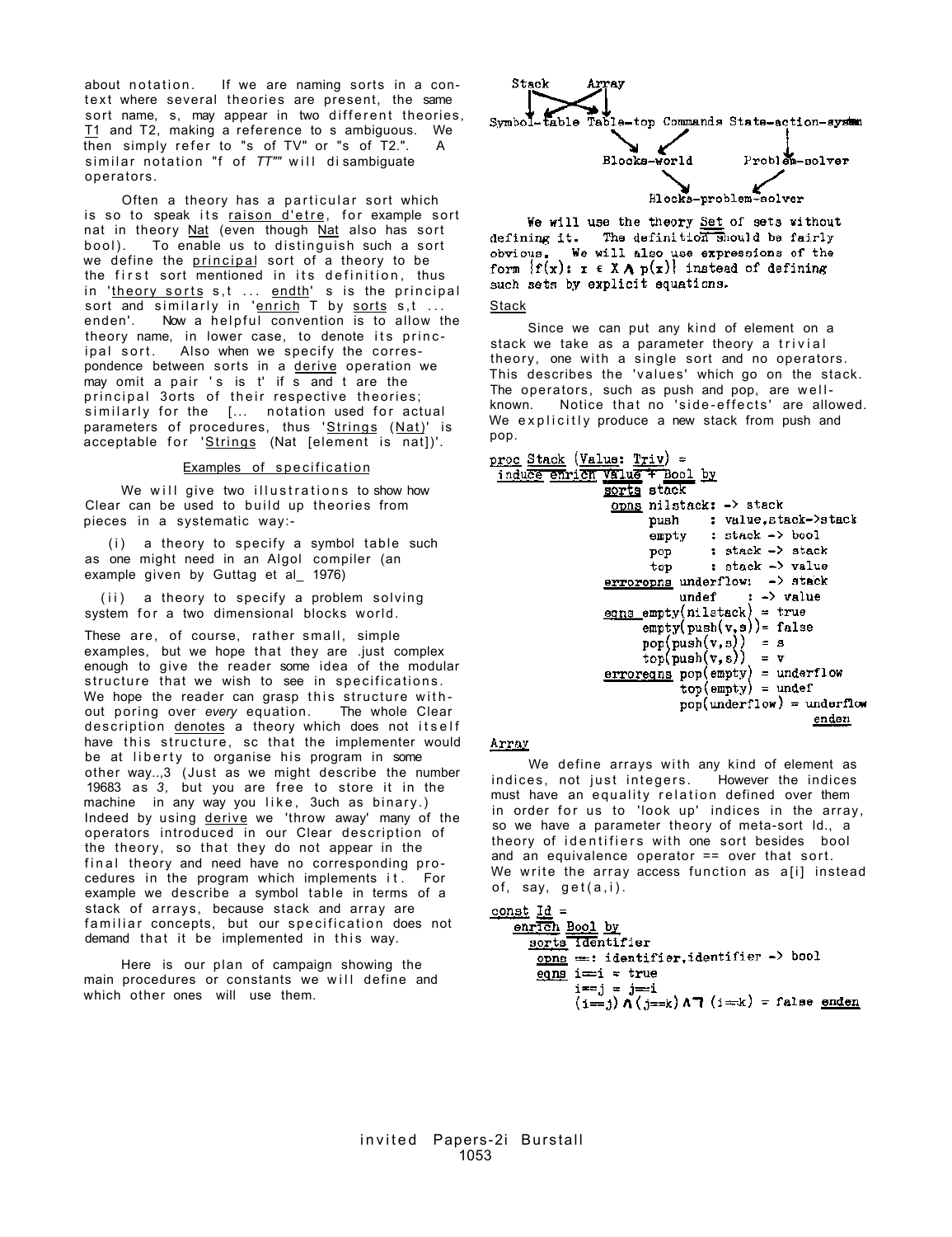```
\frac{\texttt{proc} \; \texttt{Array} \; (\texttt{Index} \; \; \underline{\mathit{Id}}, \; \; \underline{\texttt{Value}} \; \; \underline{\texttt{True}})}{\texttt{induce} \; \texttt{metric} \; \; \underline{\texttt{Index}} + \; \underline{\texttt{Value}} \; \; \underline{\texttt{DY}}} \; =BOTLE ATTAV
                      opns nilarray: -> array
                                 put : index.value.array->array
                                  \ldots ... : array, index -> value
                                 in : index, Array -> bool
                 erroropne undef: index -> value<br>
eqns put(ii,v,a)[i] = v if i=<br>
put(ii,v,a)[i] = a[i] ii
                                                                = \mathbf{v} \mathbf{if} \mathbf{i} = \mathbf{i}<br>= \mathbf{a} \mathbf{[} \mathbf{i} \mathbf{]} \mathbf{if} \mathbf{T} \mathbf{if}= false
                             ln(1, ni \,larray)\min(\frac{1}{2}, \text{put}(11, y, a)) = \frac{1}{2} or \ln(1, a)put(i, v, put(i, v1, a) = put(i1, v1, a)put(i,v,a))if 7 i=11erroregns nilarray[i] = undef(i) enden
```
# Symbol table

A compiler needs to maintain a symbol table relating each identifier to a value such as a machine address or an address plus a type. In an Algol-like language with blocks each block introduces new identifiers which may or may not have occurred before. It associates new values with them, and these override any previous values until the end of the block is encountered and the table reverts to its prior state. Thus we need a theory with sorts: symbol, value, table; it has operators: nilst – an empty table, extend – used to mark entry to a new block, put - to add a symbol value pair,  $get(written-, [-...]) - to$ retrieve a value, contract - used when the end of<br>the block is reached. Guttag et al (1976) have Guttag e,t al\_ $(1976)$  have already given an equational specification of a symbol table as an abstract data structure. In contrast to their direct specification we will build up ours from the familiar concepts of stack and array, then use derive to extract just those operations which are  $required$  for a symbol table.

```
proc Symtab (Symbol: Id. Value: Triv) =
 let Table = Stack (AFFay (Symbol, Value)) in<br>let Table = Stack (AFFay (Symbol, Value)) in<br>let Table = enrich Table EV
              putst : symbol, value, table -> table
              \ldots[...]: table, symbol -> value
              nilst : -> tableerroropns undef: symbol -> value
       eqns extend(t) = push(nilarray, t)puts(x, v, t) = push(put(s, v, top(t)), pop(t))[t] = top(t)[s] \underbrace{if \text{ in}(i, top(t))}_{\text{if } j = pop(t)}<br>t[i] = pop(t)[s] \underbrace{if \text{ in}(i, top(t))}_{\text{if } j = under(s)}let T = enrich Symbol + Value by
       sorts table
        \overline{\text{opus}} nilst : -> table
               extend: table -> table
               putst : symbol, value, table -> table
               \ldots[...]: table, symbol -> value
               contract: table -> table
     errorophs undef: symbol -> value enden in
 derive signature T from Table! by
               nilat is nilstack
               contract is pop endde
```
# Tabletop and Blocks World

Now let us specify a very crude model of a set of blocks on a tabletop together with some commands for moving them. We will stick to two

dimensions and assume square blocks all of the same size. We can do this in terms of a onedimensional array indexed by places on the table, each element of the array is a stack of blocks. We enrich this array of stacks theory with some extra operations: create an empty array of stacks, put a block on the stack at a given place, move a block from the stack at a place onto the stack at a place onto the stack at We now use derive to get rid of the unwanted operations on stacks and arrays, just retaining these operations on an array of stacks, which we rename a tabletop. We do however need an equality for tabletops, because later we want to do problem solving and see whether we have the required goal tabletop. For this we use a theory procedure Stackeq (Value: Id) of stacks with equality  $(==: stack,stack, :=)$  bool). Its definition from Stack (Value: Triv) by enrichment is<br>left as an easy exercise. Similarly for left as an easy exercise. Arrayeg (index: Id, Value: Id).

proc Tabletop (Block: Id , Place: Id.) = l e t Stackofblocka *-* Stackeq (Block) in l e t ArravofstacTcs" = Arraveq (Place,StackofblocksX" l e t T = enrich Array of stacks by opns empty: -> arrayofs t put : place,block,arrayofst->arrayofst move: place,place,arrayofst->arrayofst erroropns error: -> arrayofs t eqns empty[p] = nilstac k put(p,b,a) = put(p,push(b,afp]),a) move(p,p',put(p,b,a)) - put(p'b.a ) erroregns move (p,p,a)=serror if isemptv(a[p]) enden in derive signature enrich Block + Place by sort s tabletop opns empty: -> tabletop put : place,block,tabletop -> tabletop move : place,place,tabletop -> tabletop =- : tabletop, tabletop --> bool erroropas euror: -> tabletop from T by. tabletop is, arrayofs t endde

*The* problem solver will seek a string of actions to transform one tabletop to another.. To provide these actions we define some commands, just expressions of the form "makemove(place1, place2)" using an operator "makemove" with no equations (like succ for numbers). Now we can define a dynamic Blocks World, in which you can execute commands to change the tabletop,

```
proc Commands (Place: Triv) =
```
theory sorts command

opns makemove: place,place -> command endth

proc Blocksworld (Block: Id, Place: Id) = enrich combine (Tabletop (Block), Place, Commmands Place <u>by</u><br>opns execute:commands,tabletop -> Tabletop  $egns$  execute(makemove(p,p1),t) = move(p,p1,t) enden

State-action system and Problem Solver

Quite separately from the Blocks World, but later to be combined with it, we define a Problem Solver theory for some arbitrary system with states and actions. First we define the state-

```
Invited Papers-2: Burstall
            1054
```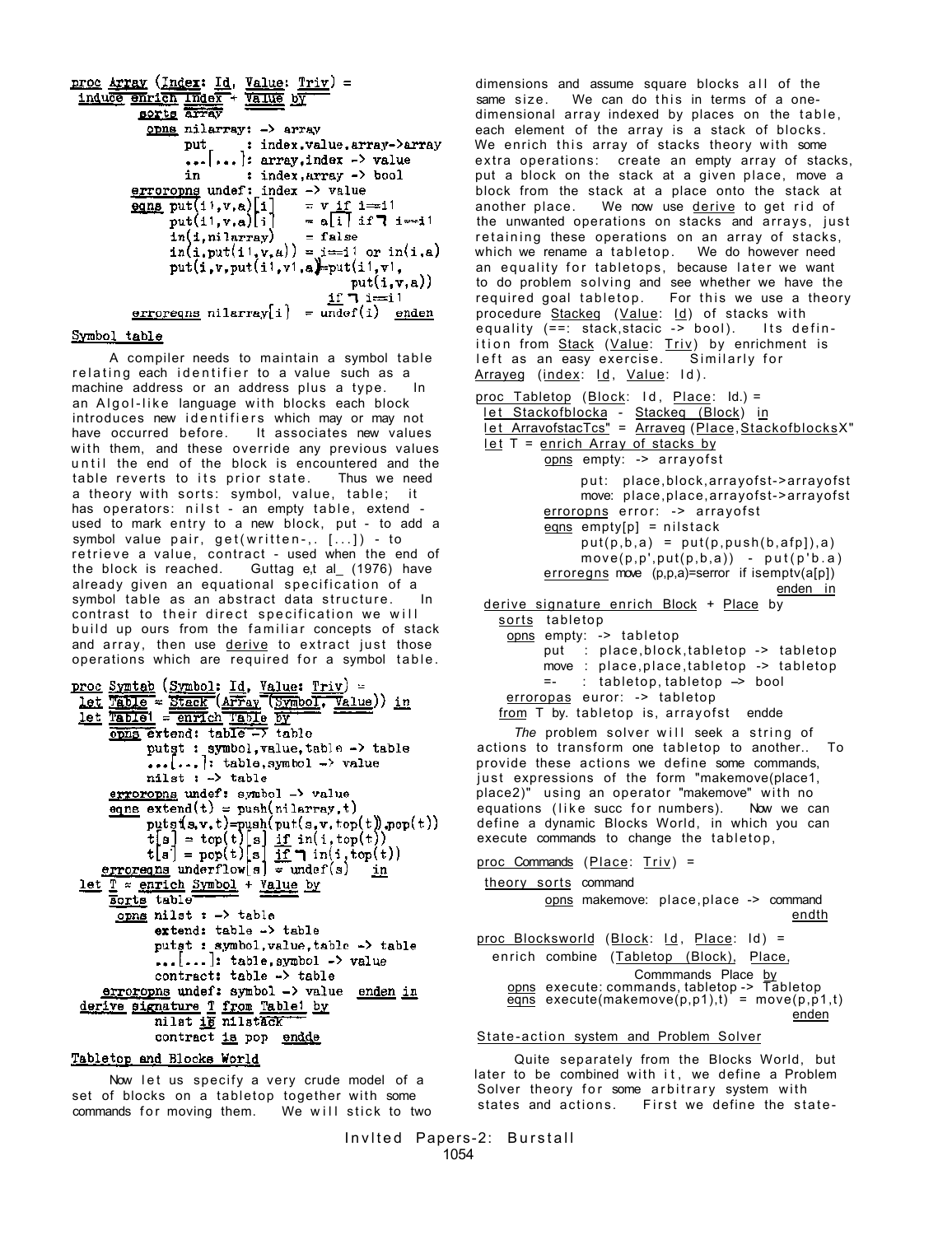action system alone with just these two sorts, then we have a procedure Iterate to enrich any state-action system to give the" effect of a whole string of actions. A problem solver is then defined for such a system, with an operation solve which must attain any reachable set of goal states- Note that we do not say how solve is to be programmed, just specify its desired result.

#### const State-action-system =

let State = copy Id in let Action = copy Id in enrich State + Ketion + Set (Action) by opns do: action, state -> state  $acts: -> set(action)$ erroropns error: -> state enden

proc Iterate (Sas: State-action-system) =<br>
let detion-string String(Sas[element is action])n enrich SastAction-string by one do action-string, state -> state  $\frac{eqns}{eq}$  do(nil,s) = s  $do(as.unit(a), s) = do(a, do(as, s))$  enden

proc Problem-Bolver (Sas: State-action-system) =<br>enrich Iterate (Sas) + Mat by<br>opng reachable: nat, state -> set(state) : nat, state, set(state) -> solve action-string  $\frac{error \text{cons}}{error}$ : ->  $\frac{action \text{-}string}{error}$ eqns reachable( $0, s$ ) = { reachable $(n+1, s) = \{d\alpha(a, s)\}\$ a  $\epsilon$  acts  $\Lambda$  s<sup>1</sup>  $\epsilon$  readmole(n, s)}  $do(solve(n,s,s), s) \in S = true$  $\frac{erroreqns}{erroreqns}$  solve $(n, s, s)$  = error if reachable  $(n, s)$   $n s == 1$ enden

## Blocks World Problem Solver

We now put this all together by deriving the required operations for a state-action system from the Blocks World, and applying the theory producing procedure **Problem-Solver** to it. The resulting theory specifies the notion of solving a problem for our Blocks World, that is finding a sequence of suitable moves to get from one state to a specified set of states. (In practice we would have to add extra operators to describe the start and goal states.) We choose to represent blocks and places by natural numbers, but we leave as a parameter the set of natural numbers determining just which places are involved.

const Setofnumbers = enrich Set (Nat) by opna  $\overline{nset}$ :  $\overline{-y}$   $\overline{\text{net}}$   $(nat)$ enden proc Blocks-problem-solver (S: Setofnumbers) = let Sas = derive signature State=action=system<br>from Blocksworld(Nat,Nat) + S DY state is tabletop<br>action is command  $\texttt{acts is}$   $\texttt{move}(p1, p2): p1 \in \texttt{nset}_1$  $p2 \epsilon$  nset do is execute endde in Problem-solver (Sas)

<u>Some open questions</u>

A number of questions arise from these

examples.

- (i) The language pays for the extra structure and localness by being rather cumbersome. Is this inevitable? We tried to moderate the longwindedness by 3ome conventions, but feared to sprinkle too much 3Ugar lest the reader lose sight of the basic mechanisms.
- (ii) Should we distinguish two kinds of enrichment (a) adding new sorts and operators and equations about them, but without constraining existing operators further, (b) imposing further equations on the existing operators?
- (iii) Could we improve on the rather clumsy way sharing is indicated in derive?
- (iv) The induce operation is rather different from the others, a little mysterious. We stuck it in whenever we were talking about a particular data structure. Could it be inserted<br>more systematically? Perhaps we should Perhaps we should distinguish between theories used as metasorts, which generally do not need induce, and other theories, which generally do. Does induce allow us to make all the inductive inferences we need?
- $(v)$  Is our transfer of the LISP sharing paradigm to theories the best approach? Can we make good our claim to understand its semantics?

## Programs and theory morphisms

In this section we discuss in a tentative way how programs, as opposed to specifications, might fit into our algebraic framework. For this we will need to define a 'morphism' between theories, which represents one theory in another. (The theories and their morphisms form a category, Lawvere 1963). The idea is that a program is essentially a means of representing one theory (the specification) in another theory (the machine), that is a morphism from one to the other.

We can often represent operators of one theory by operators of another, to be precise by derived operators of the other theory. By a derived operator of a theory we mean one which can be expressed in terms of the primitive operators. In a theory with primitives 'not' and 'and' the operator

# $\lambda xy.$   $\eta$   $(\eta x \land \eta y)$

is a derived operator ('or'). In general we may build any term in the primitive operators using suitable variables, using the familiar  $\lambda$ notation to bind these variables. These operators include miliary ones, that is constant terms. An operator may be represented by more than one derived operator of the other theory. Since our theories may involve several sorts we must also represent each sort of the first theory by a sort of the second.

Now the operators of the first theory obey certain equations, so naturally the same equations must be true of the corresponding derived operators of the second theory.

We call such a connection between two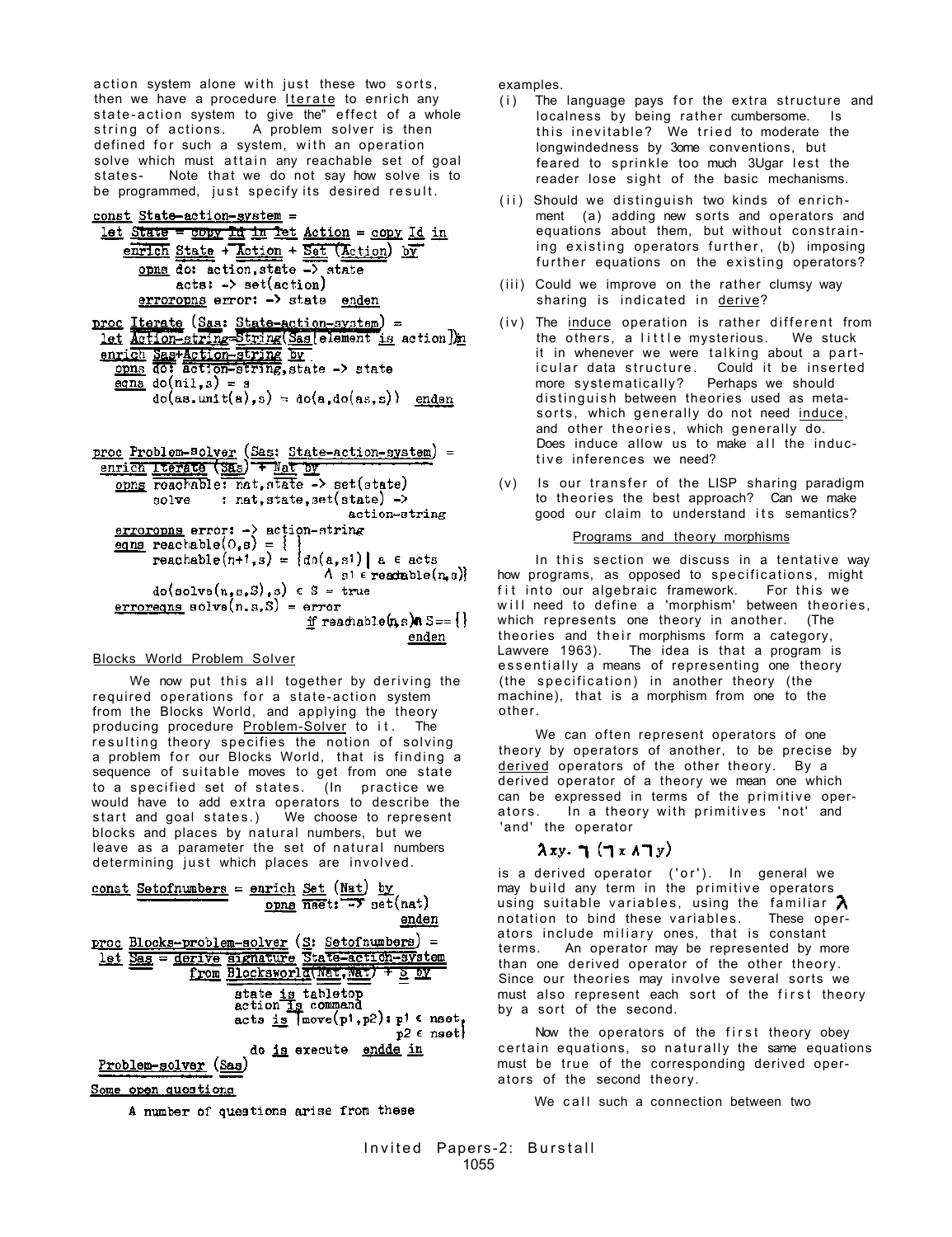theories a theory morphism. Here is the defin ition. \*

A theory morphism from a theory T to a theory T' is

- (i) A function  $f$  from the sorts of  $T$  to the sorts of T. We write s is s' to mean  $f(s) = s^1$ .
- (ii) A function *g* from the operators of T to nonempty sets of derived operators of T', such that any equation of T gives rise to an equation of T' when each operator  $\mathbf{\omega}$  of T is replaced by any operator in  $g(\omega)$ - The input and output sorts of an operator in  $g(w)$  must be the f-images of those of  $\mathbf{w}$  - We write  $\omega$  is  $\omega$ <sup>+</sup> to mean  $g(\omega)$  -  $\omega$ <sup>+</sup>.

By the obvious extension,the\* theory morphiam maps each derived operator of T to a set of derived operators of T'; this holds in particular for nullary operators i.e. constant terms.

Consider for example Id., "the theory of identifiers with an equivalence operator, and  $Nat$  the theory of natural numbers. We can define a mor-</u> phism from Id to Nat by

| sorts identifier is nat |                        |                                                                                                    |
|-------------------------|------------------------|----------------------------------------------------------------------------------------------------|
| bool                    | is pool                |                                                                                                    |
| орда                    | 15<br>ieo f            |                                                                                                    |
| true                    | $\mathbf{1}$<br>itrue! | false is $\begin{matrix} \text{false} \\ \text{A} \end{matrix}$ is $\begin{matrix} A \end{matrix}$ |
|                         | ia.                    |                                                                                                    |
|                         |                        | N.1 1                                                                                              |

Suppose that we enrich Nat with a multiplication operator to get, say, Natmult. Then we cou have a morphism from Bool to Matmul

| scrts bool is nat |                                                                                                                                                                              |
|-------------------|------------------------------------------------------------------------------------------------------------------------------------------------------------------------------|
|                   |                                                                                                                                                                              |
|                   | $\underbrace{\overbrace{\text{opna}}^{\text{opna}}}_{\text{true}} \overline{\text{false}} \overline{\text{is}} \begin{cases} 0, 2, 4, \ldots \\ 1, 3, 5, \ldots \end{cases}$ |
|                   | $\frac{18}{18}$ succ $\left  \frac{18}{18} \right $                                                                                                                          |
|                   |                                                                                                                                                                              |

Representing sets by strings and stacks by array-index pairs are other well-known examples.

As a matter of fact such theory morphisms play an essential role in our mathematical semantics<br>for Clear But here we are concerned with the But here we are concerned with their connection with programs. It seems that if we restrict ourselves to an applicative language (without assignment) our theory morphisms are the mathematical correlate of a SIMULA class, CLU cluster or ALPHARD form, with the theory T playing the (generalised) role of the newly defined data type and the theory T' being the existing data type used to represent it. The derived operators in the morphism from T to T' are the procedures in the class, cluster or form declaration.

We do need one generalisation however since in the programming case the procedures may well be recursive. Fortunately Wright, Thatcher, Wagner and Goguen (1976) have defined a notion of rational theories and their morphisms\*\* allowing recursively

- \* Our theory morphisms are different from Lawvere's which represent an operator by a single derived operator.
- \*\* We would also need rational theories to make Clear deal properly with infinite data, such as infinite trees, defined inductively.

derived operations (not just  $\lambda$  but recursion too); this seems to model the real programming situation (always provided that we regard an imperative program as a notational variant of an applicative one!).

Now we see that a specification is just a theory, a machine (or more abstractly the primitive operators and sorts of a programming language) is another theory, and a program to realise the specification is just a (rational) morphism from the specification theory to the machine theory.

Of course we should not describe this morphism in an unstructured way, indeed there should be a programming language analogous to the specification language Clear, but describing morphisms not theories.\*\* This would be the correlate of SIMULA etc. or more closely of the iota language of Naka.jima et al, and of Parnas' (197?) method of programming with modules. We have worked on such a language but decided to first get straight the rather easier case of a specification language .

How would the structure of such a program relate to the structure of the specification which it implements? The degree of closeness would be up to the implementer, but it would be natural to use the various theories defined for specification purposes to define the task of subparts of the<br>program. In general one would expect the spe In general one would expect the specification would be simpler than the program, and to specify parts of the program one would need to elaborate the theories used in the specification with new sorts and operators. For example one might decide to use the GPS method to solve the blocks world problem, and one would have to enrich the state-action theory with new sorts like 'difference' and operators like 'reduces'.

A speculative conclusion: the main intel $lectual$  task of programming is elaborating the theories which describe all the concepts used in the actual program. Writing the code (defining Writing the code (defining the morphisms) is a much more humdrum business.

Ah well! This is all delightfully vague and a great deal of work needs to be done. But it does promise to be interesting.

# Conclusions

The main point of this paper is that it is possible to specify complex tasks provided that we do not try to write the specifications in an unstructured way. Our particular language proposal is only important in bringing into fbcus the problem of devising structured descriptions of specifications and suggesting the kind of operations which should be used to build them up. The basic ideas developed for data abstraction in programming languages should guide us in this task, and we firmly believe that the mathematical ideas about the category of theories can help us to grasp the rather deep concepts involved-

\*\* We have a base for such development in the equational languages we have already implemented OBJ (Goguen and Tardo 1977) and NPL (Burstall 1977).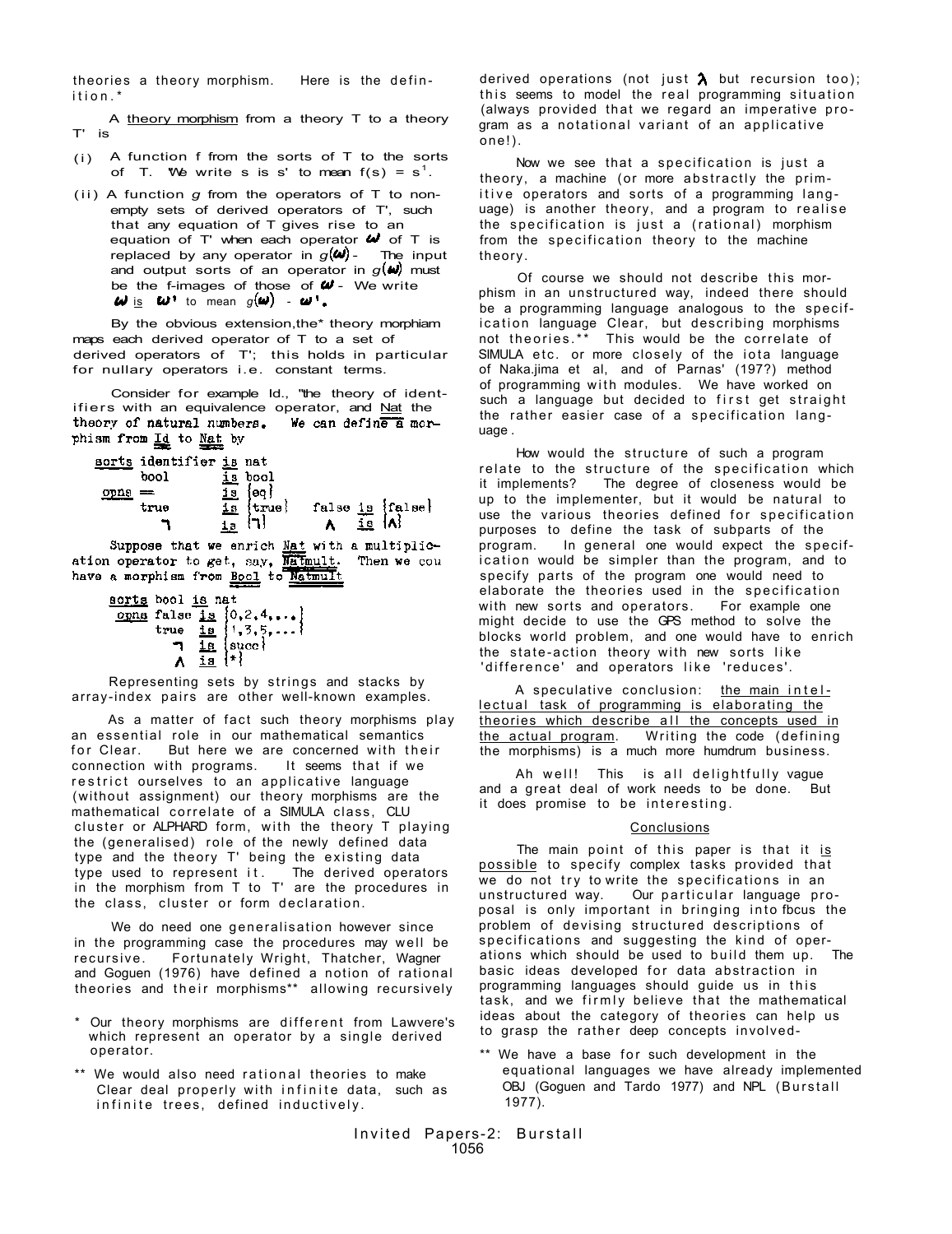## Acknowledgements

We owe a deep debt to the pioneers McCarthy, Landin, Eilenberg, MacLane and Lawvere, also to James Thatcher, Eric Wagner and Jesse Wright at IBM and to John Darlington at Edinburgh (now London) for long and educative collaboration. Many other colleagues have been very helpful especially Patrick Cousot (Grenoble), John Reynolds (Syracuse/Edinburgh), Gordon Plotkin , David MacQueen and Jerald Schwarz (Edinburgh) and Joseph Tardo (Los Angeles). J.A.G. wishes to thank Saunders MacLane for initiating him into category theory, and William Lawvere for help on the way. R.M.B. wishes to thank members of IFTP Working Group 2.3 for much education and encouragement, also Professor Veillon for a visit to USMG Grenoble where he started on this work, and to Professor Avizienis for help in visiting Los Angeles. Alan Bundy and Michael Woodger kindly read and made helpful comments on a draft.

We are grateful to the National Science Foundation and the Science Research Council for supporting this work, including an SRC Visiting Fellowship at Edinburgh for J.A.G.

Our very sincere thanks to Eleanor Kerse for her meticulous, speedy and cheerful typing.

Personal thanks go to Sei.ja Burstall, Charlotte Linde and Chogyam Trungpa Rinpocho.

#### References

- Arsac, J. (1977) Program transformations as a programming tool. Research Report, Institut de Programmation, University de Paris VI .
- Aubin, R. (1976) Mechanising structural induction. Ph.D. thesis. Depts. of Artificial Intelligence and Computer Science, University of Edinburgh.
- Boyer, R.S. and Moore, J S. (1975) Proving theorems about LISP functions. JACM, 22, 1, 129-144.
- Burstall, R.M. and Darlington, J. (1977) A transformation system for developing recursive programs. JACM, 14*, 1*, 44-67.
- Burstall, R.M. (1977) Program proof, program transformation, program synthesis for recursive programs. Lecture notes at Summer School, Erice, Sicily, 1976. To appear in <u>Information</u> the <u>Journal of the Italian Association for</u> Computer Science.
- Dahl, 0-J. , Myhrhaug, B. and Nygaard, K. (1970) The SIMULA 67 Common Base Language. Publication S22. Norwegian Computing Centre, Oslo.
- Darlington, J. (1975) Application of program transformation to program synthesis. Proc. of International Symposium on Proving and Improving Programs, Arc-et-Senans, France, pp. 133-144.
- Darlington, J. (1976) The use and implementation of very high level specifications. Invited paper at IFIP WG 2.3 Conference on Software Specifications. St. Pierre-de-Chartreuse, France.

Darlington, J. and Burstall, R.M. (1976) A system<br>which automatically improves programs. Acta which automatically improves programs. Informatica, 6, 41-60.

Dijkstra, E.W. (1975) Guarded commands, nondeterminacy and formal derivation of programs. CACM, 18, 8, 453-457.

Goguen, J.A. (1976) Correctness and equivalence of data types. Proc. of 1975 Conference on <u>Algebraic Systems</u>, Udine, Italy, pp. 352-358. Springer-Verlag.

Goguen, J.A. (1917) Abstract errors for abstract data types. To appear in Proc. of IFIP Working Conference on the Formal Description of Programming Concepts, New Brunswick, N.J.

- Goguen, J.A. and Tardo, J. (1977) OBJ-0 Preliminary Users Manual, Semantics and Theory of Computation Report, UCLA, Los Angeles.
- Goguen, J.A., Thatcher, J.W. and Wagner, E.G. (1977) An initial approach to the specification, correctness and implementation of abstract data types. To appear in Current trends in programming methodology, <u>Vol. 3.</u> Data Structuring (ed. R.T. Yeh) Prentice Hall.
- Gut tag, J.V. (1975) The specification and application to programming of abstract data types. Computer Systems Research Technical Report CSRG-59, University of Toronto.
- Guttag, J.V., Horowitz, E. and Musser, D.R. (1976) Abstract data types and software validation . Report ISl/RR-76-48, Information Sciences Institute, Marina del Rey, California.
- Kowalski, R. (1974) Predicate logic as a programming language. Proc. of IFIP Congress '74, pp 569-574, North Holland.
- Lawvere, F.W. (1963) Functional semantics of algebraic theories. P<u>roc. of National Academy</u> <u>of Science</u>. 50, pp. 869-872.
- Liskov, B.H. (1975) A note on CLU. MAC-TR, MIT, Cambri dge, Mass•
- Liskov, B.H. and Berzins, V. (1977) An appraisal of program specifications. Computation Structures Group Memo 141-1, MIT, Cambridge, Mass.
- Mackworth, A.K. (1977) Consistency in networks of relations. Artificial Intelligence, 8, 1, 99-118.
- Manes, E.G. (1976) Algebraic theories. Springer Verlag.
- Manna, Z. and Waldinger, R. (1971) Toward automatic program synthesis. CACM, 14, 3. 151-165.
- Manna, Z. and Waldinger, R. (1975) Knowledge and reasoning in program synthesis. Artificial Intelligence, 6, 2, 175-208.

McCarthy, J. (1963) A basis for a mathematical theory of computation. Computer Programming and Formal Systems (eds. P. Braffort and D. Hirschberg) North Holland.

Minsky, M. (1975) A framework for representing knowledge. The Psychology of Computer Vision (ed. P. Winston) McGraw-Hill: New York.